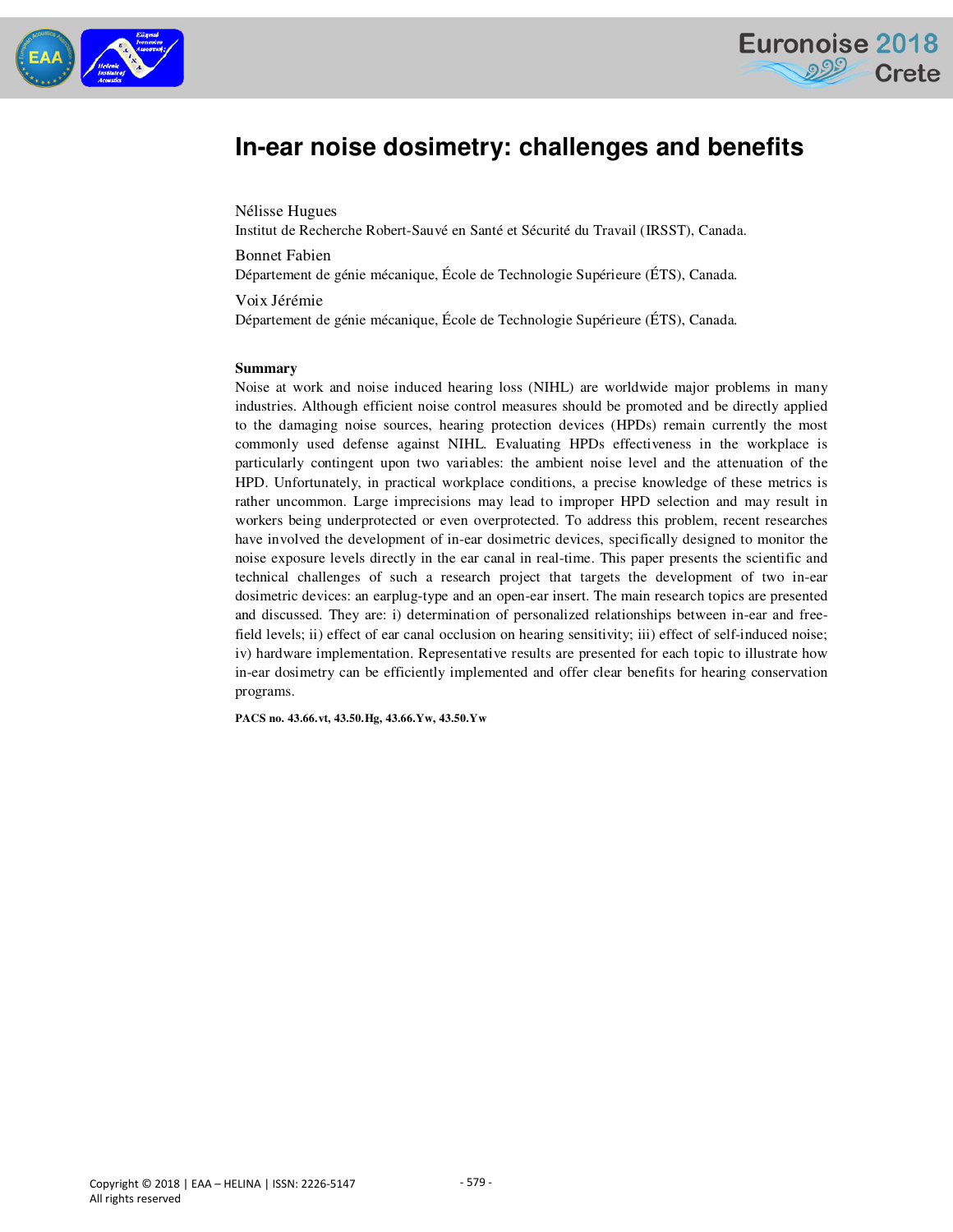# **1. Introduction<sup>1</sup>**

In many industries, a comprehensive hearing conservation program (HCP) is often needed, if not required, to prevent hearing loss due to noise in the workplace. The evaluation of noise exposure is a key component of such a program.Indeed, a reliable method to measure noise exposure levels in the workplace is essential to properly identify and evaluate corrective solutions, to support prevention efforts and to help in the selection and fitting of appropriate hearing protection devices (HPDs) to protect the hearing of overexposed workers. The latter aspect is of particular importance as HPDs are often the only option left to protect workers from excessive noise exposure. A good HPD selection is one that ensures that the HPD is effectively worn and that it offers sufficient attenuation while leaving speech and communication signals unaltered. Additionally, a good HPD selection should avoid overprotection as it may cause users to feel isolated from their environment and remove their protector, hence increasing the risk damage to their hearing [1]. It is therefore essential that each worker's individual noise exposure is precisely known when wearing a particular HPD. Unfortunately, it is rarely the case in practice as noise exposure is generally estimated by combining measurements of the unprotected noise levels, obtained from noise surveys or through standard noise dosimetry, and the attenuation of the HPD. However, noise levels in the workplace may vary significantly from one worker to another, from one location to another or simply as a function of time during a workshift[2]. Moreover, it is well known that HPD attenuation is subject to significant intra- and inter-subject variability[2], [3]. Hence, a consequence of current measurement approaches is that noise exposure levels may only be grossly estimated for a group of workers and may considerably misrepresent the noise exposure of a given individual.

One solution to overcome this issue is the new emerging in-ear noise dosimetry method. In this approach, noise levels, and thus noise exposure, are measured directly in the ear canal of individuals, using miniature microphones. Realtime measurements can be performed and noise dose calculations can be directly assessed. While

l

appealing in theory, this approach poses several technological and scientific challenges. From this perspective, this paper presents the challenges related to in-ear noise dosimetry through a research project that targets the development of two in-ear dosimetric devices: an earplug-type and an open-ear insert. After a short review of the existing methods for noise exposure assessment, focus will be given to the in-ear noise dosimetry approach. The benefits and opportunities of this method will be described together with its challenges with regard to hearing-loss prevention. The development of two in-ear dosimetric devices will also be presented.

# **2. Existing methods**

### **2.1. Standard noise measurements**

The conventional way to monitor noise exposure of individuals (eg.  $_{Lex,8h}$ ) is to use either soundlevel meters (SLM) or personal noise dosimeters (PND). Sound-level meters are hand-held devices that are used to perform noise measurements at the worker's ear, in the various work conditions and tasks performed by the worker in a representative workshift. By estimating the exposure time associated to each noise level measurement, an assessment of the daily exposure can be established. To be effective, SLMs must be used by trained and qualified users. SLMs can be used to perform spot-checks or noise level estimations in specific work area, and generally offer advanced functions that facilitate the analysis of the noise–at-work environment. However, the use of SLMs can be quite tedious and cumbersome when workers are to move frequently in the workplace as it can become very difficult and time consuming to follow them in their different tasks. In these circumstances, personal noise dosimeters may become handy. A PND consists of a microphone connected to a small portable device through a cable. The microphone can be clipped to the worker, typically close to its ear, pointing towards the noise source, while the device can be clipped to the worker's belt. The device is usually set so it records noise levels continuously during the entire workshift. In reality, for ergonomic reasons, the microphone is often attached to the shoulder of the worker, pointing downwards of upwards. Its positioning may then become a source of significant errors, particularly for directional sound field and/or noises with dominant high frequency contents [4]. On the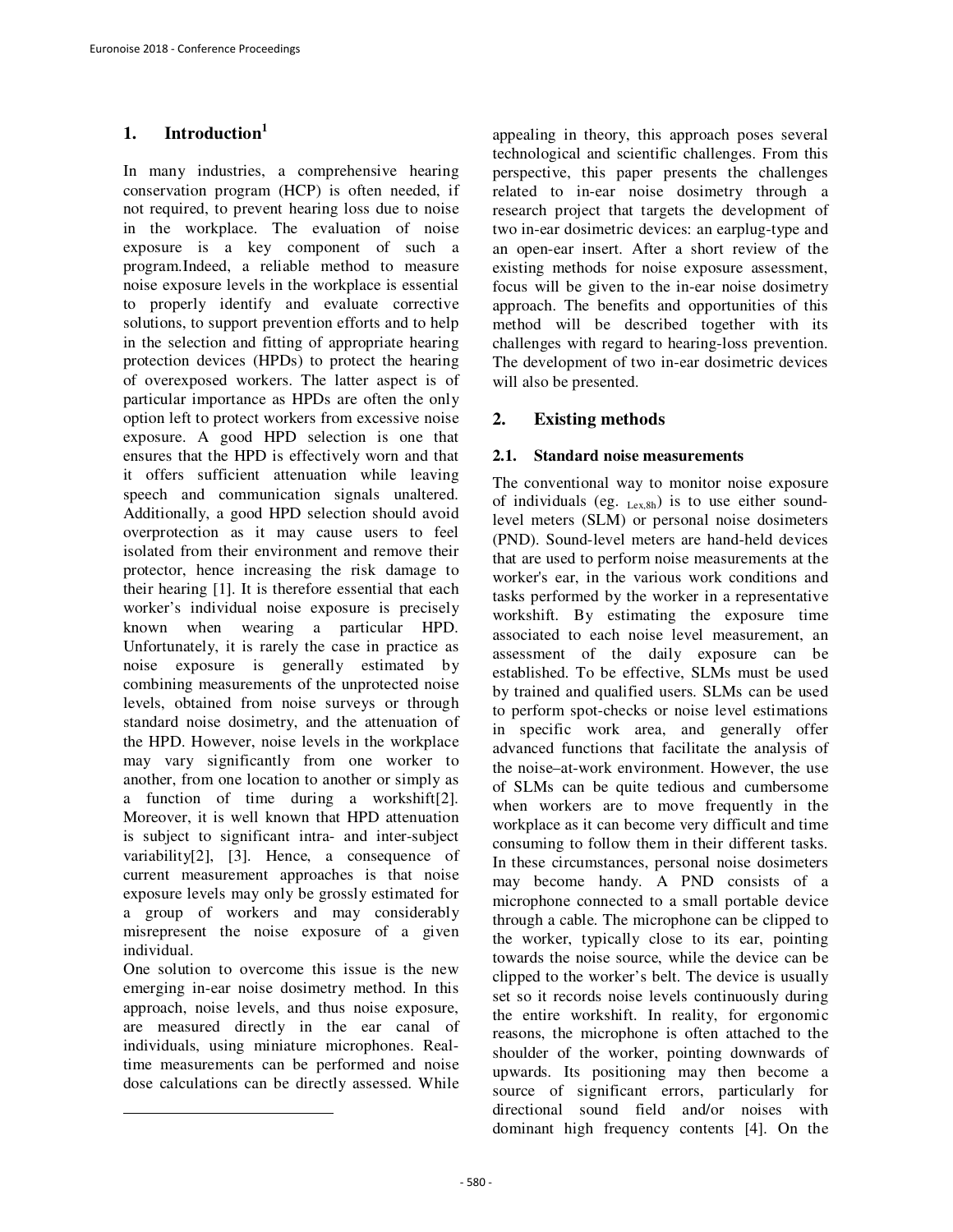other hand, as a PND is generally worn for the entire workshift, it reduces a significant source of error by eliminating the need to estimate daily noise exposures from short one-time measurements. PNDs also do not require the continuous presence of a trained user to perform the measurements. It is then very difficult to trace potential noise artifacts that may interfere or alter the "true" noise exposure, although many recent and modern PNDs can come with more advanced tracking and recording features. In short, both SLMs and PNDs are very valuable tools to conduct noise surveys and estimate noise exposure. The benefits and shortcomings of both types of devices can be found in the literature[3], [5].

Noise exposure levels Lex,8h obtained with SLM and PND measurements are crucial in that they allow to estimate the potential noise hazards for an individual or a group of individuals and help to select appropriate measures to reduce the effect of such hazards. A very important limitation of SLMs and PNDs is when a worker has to wear a hearing protector. In such a case, the effective noise exposure of the worker, that is the exposure levels "under" the protector, are estimated using a combination of the noise exposure levels  $L_{ex,8h}$  and the attenuation provided by the HPD using calculation procedures found in standards or guidelines<sup>[3]</sup>. Yet, while the  $L_{ex,8h}$  is only an estimation of the actual daily noise exposure, HPD attenuation values in real workplace conditions suffer from even larger variations and uncertainties[1]–[3]. The "real-world" attenuation not only regularly differs from laboratory-derived data, but may also fluctuate considerably over a workers's workshift [2]. Given all the uncertainties in the estimation of the "unprotected" exposure levels as well as the HPD attenuation values, it becomes very difficult to obtain precise and reliable assessments of the effective exposure levels of individuals.

#### **2.2. Measurement of individual noise exposure**

To circumvent the problems mentioned in the previous section, more recent works have been focusing in measuring directly the effective (protected) noise exposure rather than relying on the unprotected noise levels combined with estimates of the attenuation provided by HPDs. As an example, an in-ear dosimetry system, the

QuietDose, was commercialized by Sperian Protection following their 2008 acquisition of doseBustersTM USA. This consists of a generic eartip adapter with an integrated miniature microphone that inserts into compatible eartips and connected to a dosimeter. When the HPD is being worn, the dosimeter measures the protected level and when removed, the microphone continues to measure the level of exposure (unprotected). Such device appears to take into account the performance of the protector as well as proper fit, but does not provide any insight as to why a particular worker is over his dose as it gives little information regarding the exposure level when the HPD is worn. Furthermore, the convenience of this system is hampered by the necessity of downloading the exposure data at the end of the day. Another example is the SV102+ dual channel noise dosimeter developed by Svantek Sp. z.o.o. This noise dosimeter is designed so that simultaneous measurements of noise both outside and inside earmuff-type hearing protectors can be made using a MIRE microphone. The system includes octave and 1/3-octave analysis capabilities as well as audio events recording but is limited to earmuff-type HPDs or measurements in the unoccluded ear. The use of MIRE microphones to monitor noise in the ear canal, combined with advanced signal processing algorithms has gained popularity in the recent years. A recent product developed by Eers Inc shows the potential of such approach for in-ear monitoring. In their product, an earplug is instrumented with a dual microphone system to measure the exterior noise as well as the noise in the ear canal. The measurements are used in realtime and combined with communication capabilities. This prevents the worker from removing its protector to communicate in noisy environments, thus, expectantly, reducing hearing loss damages.

# **3. Some recent developments on in-ear noise dosimetry**

As presented in the previous section, in-ear dosimetry systems have been recently developed and used with some success in the workplace. However, although advanced capabilities can be found in such systems, a few challenges remain to be tackled. The next sections present some of the challenges that are studied in an ongoing research project.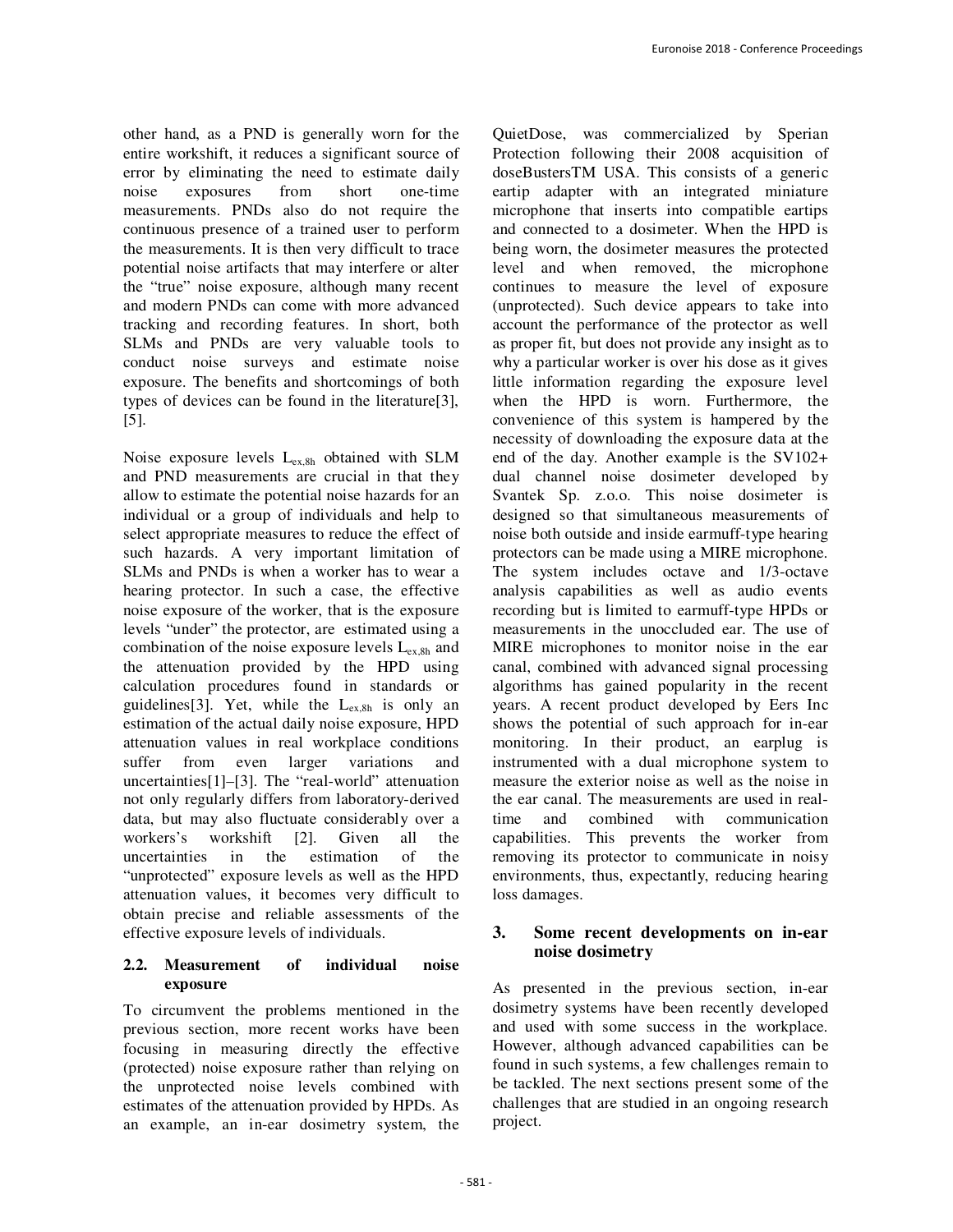#### **3.1. Equivalent diffuse/free field acoustical corrections**

Noise exposure limits rely on noise measurements collected in the absence of the worker or close to him using a SLM or a PND. With in-ear dosimetry, measurements are made inside the ear canal at some distance of the tympanic membrane. Such in-ear measurements may differ considerably from their "free-field" counterparts as they are affected by various acoustical resonance and amplification effects. Therefore, acoustical corrections must be applied to in-ear measurements if one is interested in comparing those with diffuse/free-field measurements following noise regulations. These acoustical corrections are mostly due to the Transfer Function of the Open Ear (TFOE), as well as the Microphone to Eardrum Correction (MEC). The TFOE represents the amplification of the sound pressure caused by the resonance in the open ear canal, which varies with the geometry of the human head, torso, pinna, and shape of ear canal as well as eardrum impedance. The MEC is mostly dependenton the length of the probe tube used in the in-ear dosimetry device and on the length of the residual part of ear canal between the earplug and the eardrum. Such correction factors, both dependent on the user's morphology, also depend on the direction of the sound field. They are essential for comparison with noise regulations since most noise criteria are expressed as freefield or diffuse-field values. Estimates of such corrections have been derived from measurements on a head and torso simulator [6] or from groups of subjects[7], [8], but future instrumentation would benefit from individualized factors that can take the high variability of the mentioned ear characteristics into account. In this project, a method based on earcanal microphone measurements was developed to identify better estimates of the above-described correction factors. Individualized factors have been derived and validated against results obtained on a set of human subjects using a probe-microphone inserted close to the tympanic membrane. Additionally, tests in various types of noise demonstrated the importance of these corrections with regard to the associated overall exposure levels. Preliminary results will be presented in the accompanying presentation.

#### **3.2. Wearer's own internal noise**

The noise induced in the ear canal by the HPD user himself was clearly identified by several authors as an important noise source in mediumlevel noise environments[2], [6]. This can be caused either by low-frequency noise generated by movements from the wearer or by his own voice that directly contributes to the recorded noise levels inside the ear canal. Whether these internal noises contribute or not to hearing loss is debatable and still a subject of research, but the effect is deemed important enough by the authors to warrant the development of an automatic detection method to discriminate such time events. An algorithm that simultaneously uses the external and internal microphones was developed and proved to be efficient in detecting internal noise events in various noise and signal-to-noise conditions.

#### **3.3. Effects of ear canal occlusion on hearing sensitivity**

The question of whether varying the acoustic load applied to the ear canal when wearing a HPD might impact hearing sensitivity is essential if one needs to establish realistic noise damage risk criteria. Some researchers have raised questions about the potential influence of ear occlusion on noise susceptibility. According to Theis et al.[9], "human subject data is extremely important in developing and validating calibration factors for any type of noise dosimeter but particularly so for in-ear dosimetry". This statement comes along with data (see also [10]) supporting the idea that in-ear dosimetry overestimates the noise dose and that correction factors should be used to account for a shift in the sensitivity of the hearing system due to the occlusion of the ear canal. To verify this finding, the authors conducted a study involving loudness-balance tests performed on a group of human subjects[11]. Using an earplug to occlude the ear canal, in-ear SPLs were compared between the occluded ear and the unoccluded ear at equal loudness. Results of this study support the idea that there should be no difference in loudness perception between the occluded, cushioned or open ear.

# **3.4. Hardware implementation**

Two digital devices were developed within this project: an open-type earpiece for use on an unprotected or earmuff-protected ear and an earplug-type earpiece as illustrated in Figure 1.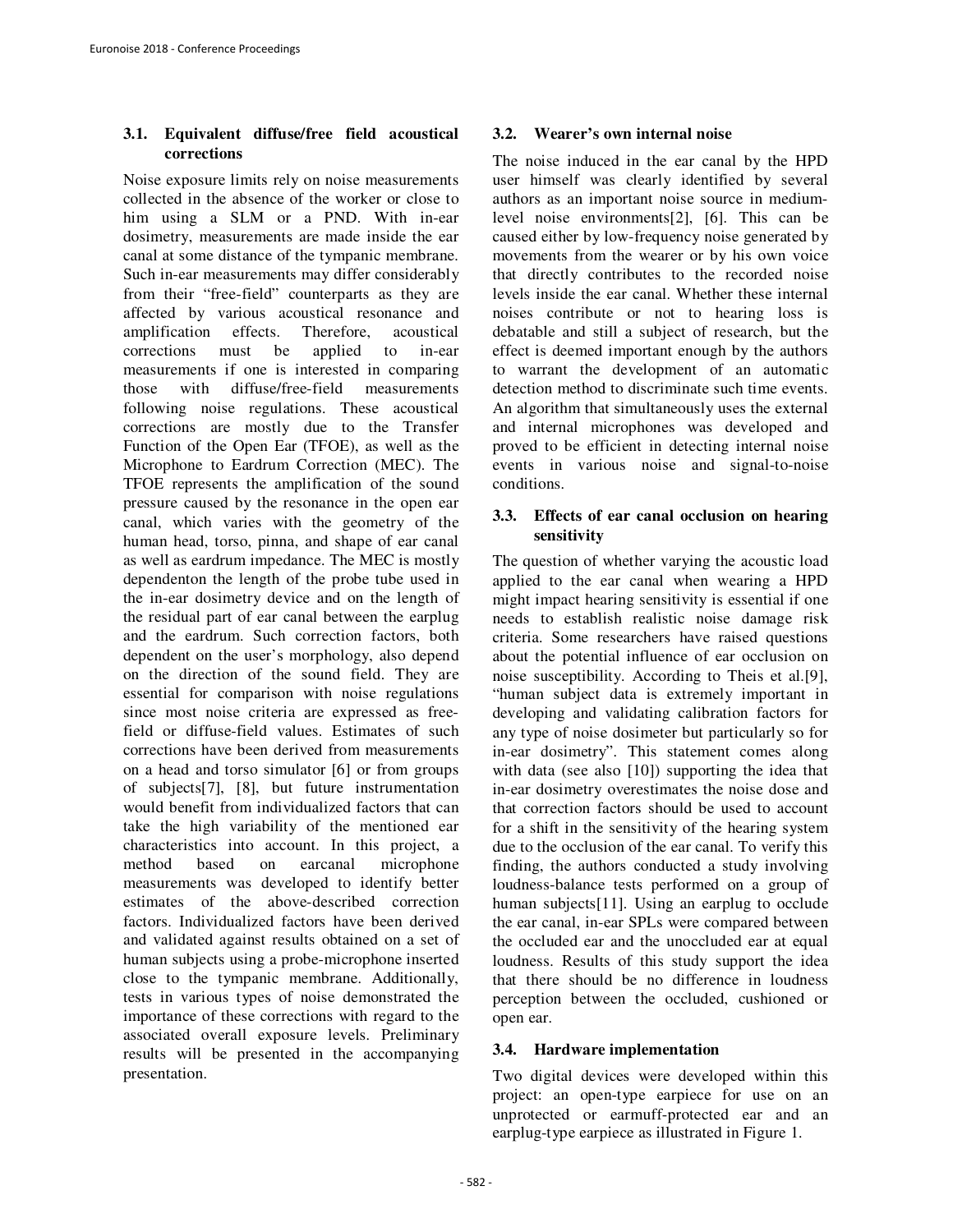

Figure 1. Open type (left) and earplug type (right) earpieces for in-ear dosimetry measurements

The two earpieces each consists of miniature FG Series electret microphones (Knowles, Itasca, IL) connected to probe tubes measuring sound pressure signals occurring at approximately 8 mm past the ear canal entrance when fully inserted. A calibration procedure was developed to establish the effect of the probe tubes. The two earpieces can be connected to a recording and signal processing device that can clip to the belt. The device, still in development, should comprise the DSP, microcontroller and memory card, along with necessary analog-to-digital converters. The whole system must be efficient and powerful enough so that complex calculations (fft, fractional-band analysis, etc.) can be performed in real-time and meaningful data can be stored over workshifts.

# **4. Conclusions**

This paper presented the development of two earpieces designed specifically for in-ear dosimetry measurements. The two earpieces allow noise dosimetry measurements to be made in protected or unprotected ears. Some challenges and advantages related to in-ear dosimetry were presented. In the long run, it is expected that such measurement device will provide the user with real-time feedback on personal noise exposure, complying with standardized practices and providing advanced features such as the effect of the contribution of the user's inner noise on the measured noise dose. It should enable collecting large individual datasets, thus improving our knowledge of noise-induced hearing loss in the workplace especially if audiometric data are collected in parallel[12].

#### **Acknowledgement**

This project has been funded by the Institut de Recherche Robert-Sauvé en Santé et Sécurité du Travail (IRSST).

#### **References**

- [1] R. Neitzel and N. Seixas, "The Effectiveness of Hearing Protection Among Construction<br>Workers," Journal of Occupational and Journal of Occupational and *Environmental Hygiene*, vol. 2, no. 4, pp. 227– 238, Apr. 2005.
- [2] H. Nélisse, M.-A. Gaudreau, J. Voix, and F. Laville, "Measurement of hearing protection devices performance in the workplace during fullshift working operations," *Ann. Occup. Hyg*, vol. 56, no. 2, pp. 221–232, 2012.
- [3] E. H. Berger, L. H. Royster, and D. P. Driscoll, *The noise manual*, Revised Fifth edition. AIHA Press, 2003.
- [4] D. C. Byrne and E. R. Reeves, "Analysis of Nonstandard Noise Dosimeter Microphone Positions," *Journal of Occupational and Environmental Hygiene*, vol. 5, no. 3, pp. 197– 209, 2008.
- [5] D. N. Warrington and J. R. McLoughlin, "Evaluation of occupational noise exposure– advantages and disadvantages of noise dosimetry versus sampling using a sound level meter," in *Proceedings of Acoustics 2005*, Busselton, Western Australia, 2005, pp. 345–349.
- [6] K. Mazur and J. Voix, "Development of an individual dosimetric hearing protection device," in *INTER-NOISE and NOISE-CON Congress and Conference Proceedings*, 2012, vol. 2012, pp. 7996–8015.
- [7] J. Voix and F. Laville, "The objective measurement of individual earplug field performance," *J. Acoust. Soc. Am.*, vol. 125, no. 6, p. 3722, 2009.
- [8] H. Nélisse, C. Le Cocq, J. Boutin, F. Laville, and J. Voix, "Systematic evaluation of the relationship between physical and psychoacoustical measurements of hearing protectors' attenuation," *Journal of Occupational and Environmental Hygiene*, vol. 12, pp. 829–844, 2015.
- [9] M. A. Theis, H. L. Gallagher, R. L. McKinley, and V. S. Bjorn, "Hearing protection with integratedinear dosimetry: a noise dose study," in *Proceedings of the Internoise 2012/ASME NCAD meeting August 19-22, 2012, New York*, 2012.